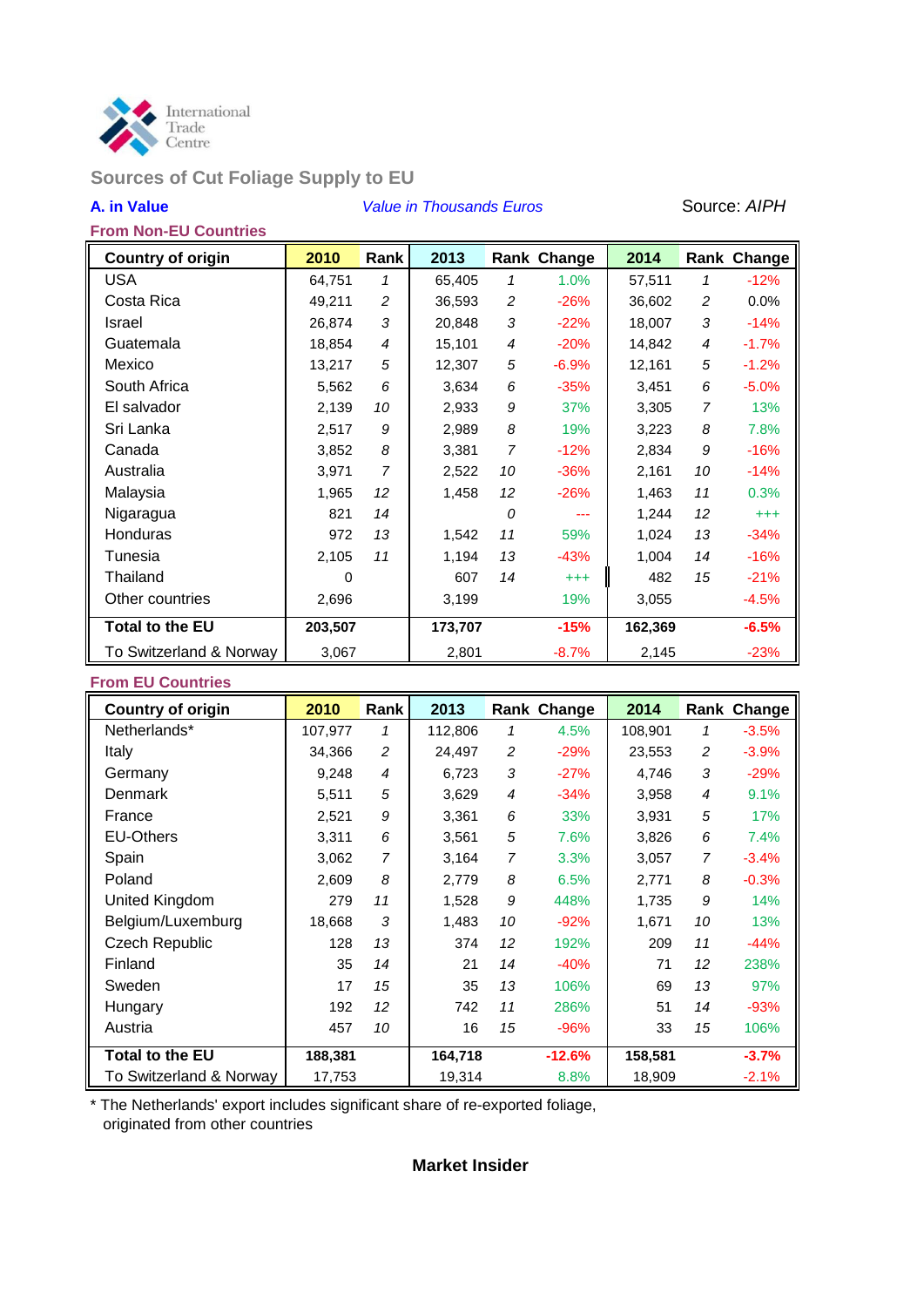# **Cut Foliage Supply to EU** (cont.)

# **B. in Units/Quantity** *Quant. in Thousand Stems*

# **From Non-EU Countries**

| <b>Country of origin</b> | 2010     | <b>Rank</b>    | 2013        |                | Rank Change | 2014   |                | Rank Change |
|--------------------------|----------|----------------|-------------|----------------|-------------|--------|----------------|-------------|
| <b>USA</b>               | 24,714   | 1              | 22,681      | 1              | $-8.2%$     | 21,237 | 1              | $-6.4%$     |
| Costa Rica               | 19,591   | 2              | 16,611      | 2              | $-15%$      | 15,361 | 2              | $-7.5%$     |
| Guatemala                | 6,466    | $\overline{4}$ | 6,169       | $\mathfrak{Z}$ | $-4.6%$     | 5,971  | 3              | $-3.2%$     |
| <b>Israel</b>            | 8,397    | 3              | 4,897       | 4              | $-42%$      | 3,971  | $\overline{4}$ | $-19%$      |
| Mexico                   | 2,713    | 5              | 2,592       | 5              | $-4.5%$     | 2,611  | 5              | 0.7%        |
| El Salvador              | 771      | 10             | 1,269       | 6              | 65%         | 1,365  | 6              | 7.6%        |
| Canada                   | 1,689    | 6              | 1,211       | 7              | $-28%$      | 1,128  | $\overline{7}$ | $-6.9%$     |
| Sri Lanka                | 587      | 11             | 646         | 10             | 10%         | 697    | 8              | 7.9%        |
| South Africa             | 1,211    | 8              | 652         | 9              | $-46%$      | 689    | 9              | 5.7%        |
| Tunesia                  | 1,686    | $\overline{7}$ | 769         | 8              | $-54%$      | 631    | 10             | $-18%$      |
| Nigaragua                | 343      | 14             | $\mathbf 0$ |                | ---         | 452    | 11             | $^{+++}$    |
| <b>Honduras</b>          | 0        |                | 517         | 11             | $^{+++}$    | 353    | 12             | $-32%$      |
| Morocco                  | 0        |                | 147         | 14             | $^{+++}$    | 254    | 13             | 73%         |
| Malaysia                 | 366      | 13             | 241         | 12             | $-34%$      | 221    | 14             | $-8.3%$     |
| Albania                  | $\Omega$ |                | 196         | 13             | $^{+++}$    | 218    | 15             | 11%         |
| <b>Other Countries</b>   | 4,231    |                | 1,743       |                | $-59%$      | 1,212  |                | $-30%$      |
| <b>Total to the EU</b>   | 72,765   |                | 60,334      |                | $-17%$      | 56,371 |                | $-6.6%$     |
| To Switzerland & Norway  | 507      |                | 411         |                | $-19%$      | 316    |                | $-23%$      |

#### **From EU Countries**

| <b>Country of origin</b> | 2010   | Rank            | 2013           |    | Rank Change | 2014   |                | Rank Change |
|--------------------------|--------|-----------------|----------------|----|-------------|--------|----------------|-------------|
| Netherlands*             | 23,923 |                 | 27,006         | 1  | 13%         | 28,302 | 1              | 4.8%        |
| Italy                    | 6,264  | $\overline{2}$  | 4,752          | 2  | $-24%$      | 4,501  | $\overline{2}$ | $-5.3%$     |
| Spain                    | 1,913  | 6               | 1,003          | 6  | $-48%$      | 2,009  | 3              | 100%        |
| Poland                   | 1,524  | 8               | 1,309          | 4  | $-14%$      | 1,395  | 4              | 6.6%        |
| Denmark                  | 2,161  | 5               | 964            | 7  | $-55%$      | 1,173  | 5              | 22%         |
| <b>EU-Others</b>         | 1,689  | 7               | 1,603          | 3  | $-5.1%$     | 1,121  | 6              | $-30%$      |
| France                   | 1,055  | 9               | 962            | 8  | $-8.8%$     | 1,021  |                | 6.1%        |
| Germany                  | 2,183  | 4               | 1,004          | 5  | $-54%$      | 1,014  | 8              | 1.0%        |
| United Kingdom           | 62     | 11              | 537            | 9  | 766%        | 647    | 9              | 20%         |
| Belgium/Luxemburg        | 5,334  | 3               | 286            | 10 | $-95%$      | 303    | 10             | 5.9%        |
| <b>Czech Republic</b>    | 18     | 13              | 81             | 11 | 350%        | 41     | 11             | $-49%$      |
| Sweden                   | 3      | 15              | 6              | 13 | 100%        | 33     | 12             | 450%        |
| Hungary                  | 32     | 12              | 49             | 12 | 53%         | 7      | 13             | $-86%$      |
| Finland                  | 17     | 14              | 2              | 15 | $-88%$      | 7      | 14             | 250%        |
| Austria                  | 436    | 10 <sub>1</sub> | $\overline{2}$ | 14 | $-100%$     | 6      | 15             | 200%        |
| <b>Total to the EU</b>   | 46,611 |                 | 39,496         |    | $-15%$      | 41,578 |                | 5.3%        |
| To Switzerland & Norway  | 2,877  |                 | 3,037          |    | 5.6%        | 3,081  |                | 1.4%        |

\* The Netherlands' export includes significant share of re-exported foliage, originated from other countries



### **Market Insider**